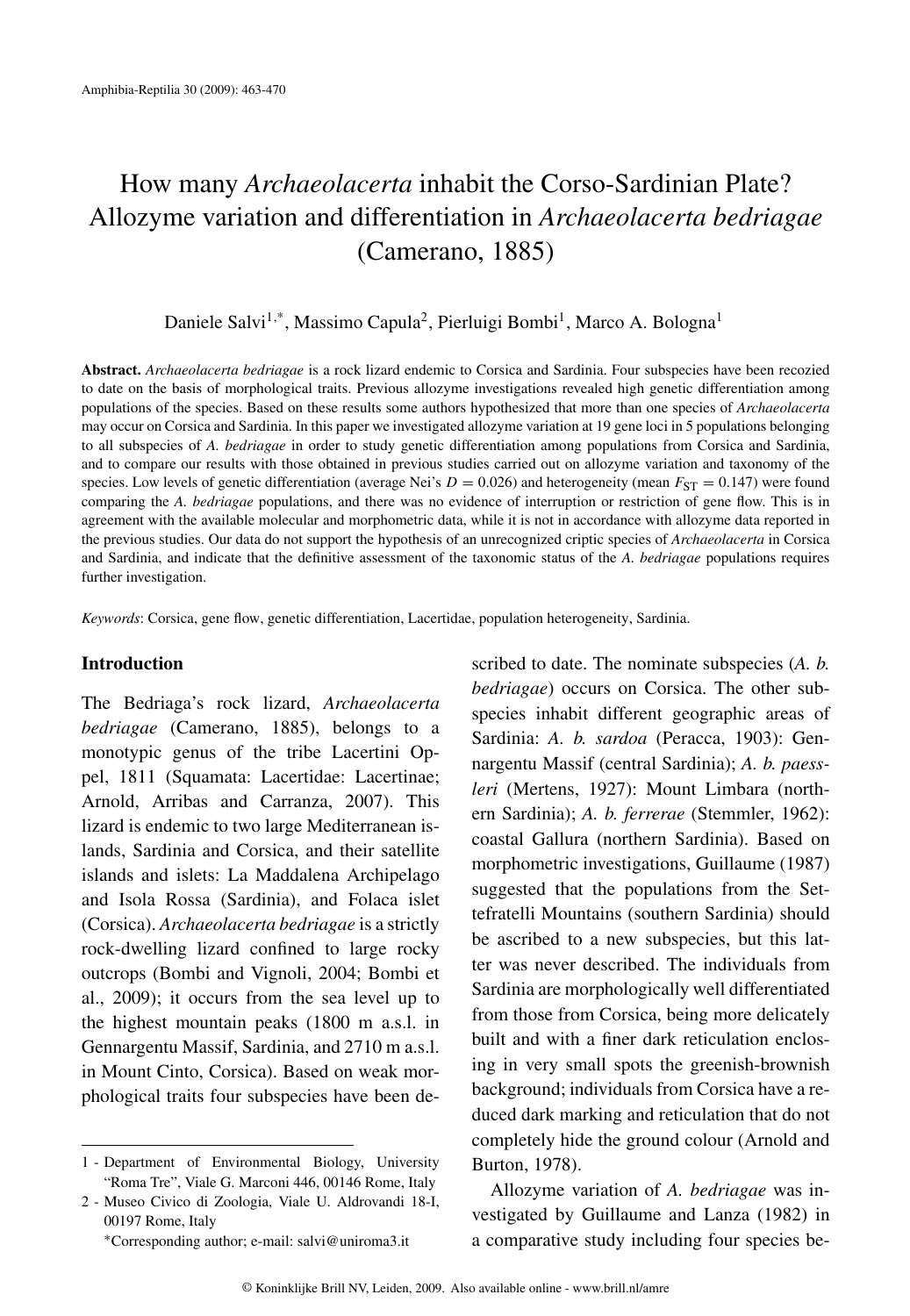longing to the genus *Podarcis*. Although the main goal of this study was to point out the inter-specific genetic relationships among *Podarcis* species and to investigate on the generic status of *Archaeolacerta*, interesting data about genetic differentiation among *A. bedriagae* populations were also provided. In this paper very high values of Nei's (1972) standard genetic distance were found among three populations of *A. bedriagae* (one from Corsica and two from Sardinia), ranging from 0.172 to 0.309. However, it must be noted that the values of genetic distance indicated by Guillaume and Lanza (1982) were completely wrong because of a miscalculation (see Guillaume, 1987). Subsequently, Guillaume (1987) provided corrected values of Nei's (1972) standard genetic distance among the three populations of *A. bedriagae*, with *D* ranging from 0.133 to 0.186. These values, although being much lower than those estimated by Guillaume and Lanza (1982), are in fact very high, falling into the range obtained from comparisons between well recognized biological species of the genera *Lacerta* and *Podarcis* (see, e.g., Mayer and Tiedmann, 1982; Capula, 1994a, 1994b). In spite of these controversial results, Guillaume (1987) proposed to synonymise two subspecies of *A. bedriagae* (*A. b. paessleri* and *A. b. ferrerae*), and Lanza (1983), Lanza, Cesaraccio and Malenotti (1984), and Amori et al. (1993) questioned the systematic validity of the Sardinian subspecies (*A. b. paessleri*, *A. b. ferrerae*, *A. b. sardoa*). On the other hand, based on the genetic data reported by Guillaume and Lanza (1982), Arribas (1999) hypothesized the occurrence of unrecognized species of the genus *Archaeolacerta* in the Corso-Sardinian area. In addition, in a paper devoted to the systematics of the tribe Lacertini, Arnold, Arribas and Carranza (2007) found considerable mitochondrial DNA variation among three individuals of *A. bedriagae* from Corsica, and hypothesized the occurrence of more than one species as well. To date mitochondrial and nuclear DNA sequences from Corsican and Sardinian individuals of *A.*

*bedriagae* have never been compared in any study dealing with molecular phylogeny of Lacertidae (Fu, 1998, 2000; Harris, Arnold and Thomas, 1998; Mayer and Arribas, 2003; Carranza, Arnold and Amat, 2004; Arnold, Arribas and Carranza, 2007; Mayer and Pavličev, 2007). Thus, so far the hypothesis of an unrecognized cryptic *Archaeolacerta* species in Corsica and Sardinia suggested by Arribas (1999) has never been tested.

Aim of this paper is to investigate allozyme variation in *A. bedriagae* populations belonging to all recognized or putative subspecies in order (i) to study genetic differentiation among populations from Corsica and Sardinia, and (ii) to compare our results with those obtained in previous studies carried out on allozyme variation and taxonomy of the species. It must be stressed that, although in previous studies high values of genetic distance were found among populations of *A. bedriagae*, a predictive rule about the degree of genetic divergence required for the recognition of separate species is not possible (Ferguson, 2002). A much more compelling evidence for the statement about the species status of taxa can be provided by incorporating population genetic data to investigate differentiation in fixed genetic characteristic and the occurrence of gene flow between taxa (Ferguson, 2002). Allozyme electrophoresis can provide very useful data on both genetic variability and genetic differentiation among populations, occurrence of gene flow between populations, and occurrence of natural hybridization between species (see, e.g., Ayala, 1976). Moreover, allozyme electrophoresis has proved to be a useful tool to study the taxonomy of several lacertid species, and to investigate on the occurrence of cryptic species (Capula, 1994a, 1994b; Bobyn et al., 1996; Mayer and Arribas, 1996; MacCulloch et al., 2000; Sá-Sousa et al., 2000; Pinho et al., 2002, 2007).

# **Materials and methods**

Samples of *A. bedriagae* used in this study were obtained between April 2003 and September 2006 from five local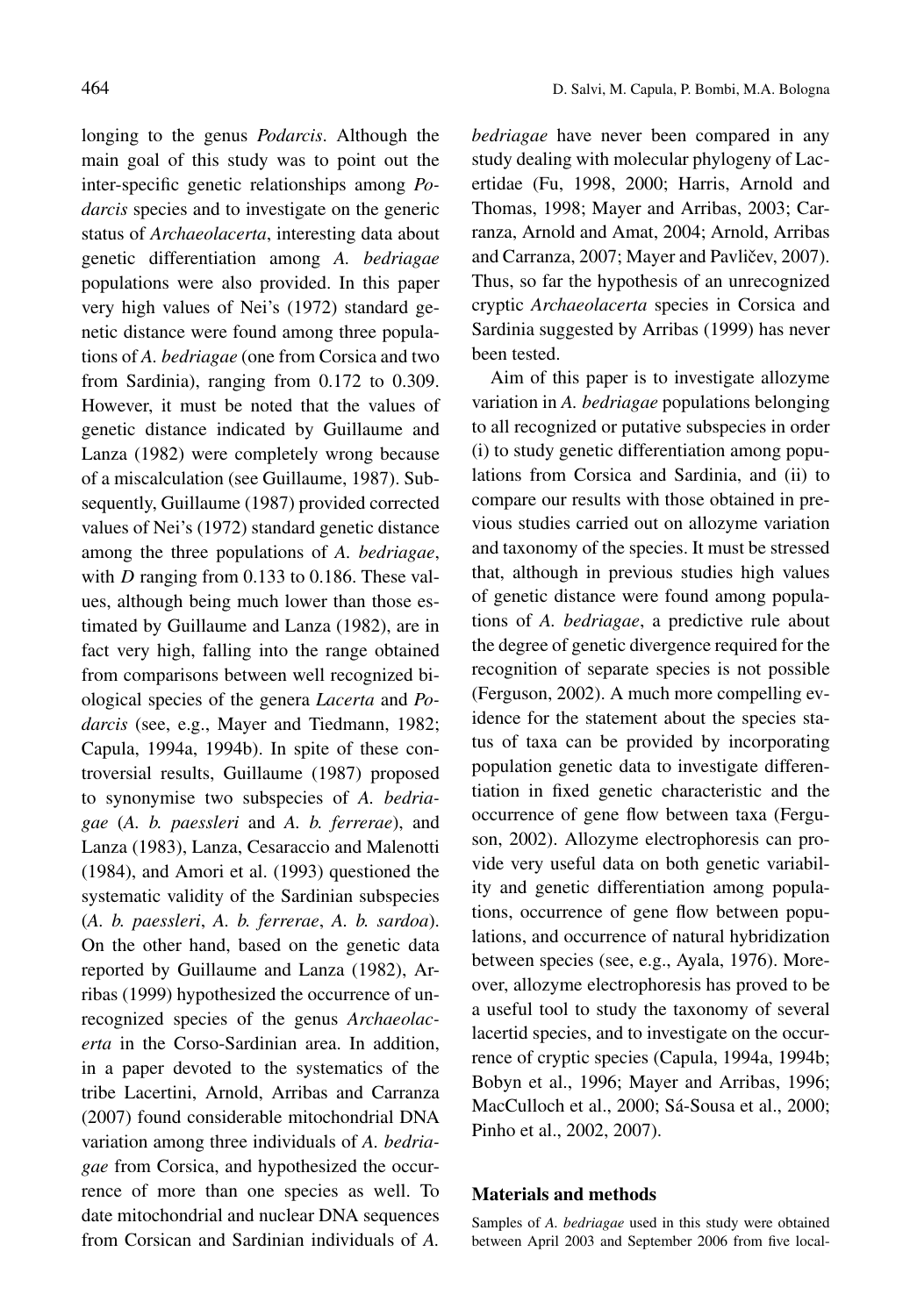ities: one from Corsica (Roccapina), and four from Sardinia (Punta Falcone, Mount Limbara, Gennargentu Massif, Settefratelli Mountains). A total of 59 individuals were analysed. Sampling details are shown in fig. 1 and reported





**Figure 1.** Sampling locations (geometric symbols) and distribution (light shaded area) of *Archaeolacerta bedriagae*. The range of the species is based on data points from Delaugerre and Cheylan (1992) and Bombi and Vignoli (2004). Symbols refer to different subspecies ( $\blacksquare = A$ . *b. bedriagae*, Roccapina, Corsica;  $\triangle = A$ , *b. ferrerae*, Punta Falcone, Sardinia;  $\blacklozenge$  = *A. b. paessleri*, Mount Limbara, Sardinia;  $\blacklozenge$  = *A. b. sardoa*, Gennargentu Massif, Sardinia; <sup>∗</sup> = *A. b.* subsp. inquirenda, Settefratelli Mountains).

in table 1. All subspecies recognized to date were included in the analysis. In addition, we included a sample from southern Sardinia (Settefratelli Mts), for which the recognition of the subspecific status was suggested by Guillaume (1987). For inter-specific comparison, one sample (11 individuals) of *Iberolacerta cyreni* (Müller and Hellmich, 1937) from Central Spain (Sierra de Guadarrama, see table 1) was also analysed. Since the phylogenetic position of *A. bedriagae* within the Palaearctic lizard radiation is not yet clear  $(Arnold et al., 2007; Mayer and Pavličev, 2007), we selected$ *I. cyreni* for the inter-specific comparison because it belongs to the same tribe of *A. bedriagae* (i.e., Lacertini Oppel, 1811 *sensu* Arnold et al., 2007).

To avoid killing animals or injurious biopsy, a portion of approximately 2 cm of the tail tip was removed from each lizard, and stored at −70◦C until electrophoretic analysis. All lizards were released after this procedure. Standard horizontal starch gel electrophoresis was performed on muscle tissue homogenates using buffer systems and procedures described by Capula (1994a, 1994b). Gene products for the following 19 presumptive gene loci were analysed: *αGpd* (Glycerol-3-phosphate dehydrogenase, E.C. 1.1.1.8), *Ldh-1*, *Ldh-2* (Lactate dehydrogenase, E.C. 1.1.1.27), *Mdh-1*, *Mdh-2* (Malate dehydrogenase, E.C. 1.1.1.37), *Me-1*, *Me-2* (Malic enzyme, E.C. 1.1.1.40), *Idh-2* (Isocitrate dehydrogenase, E.C. 1.1.1.42), *6Pgd* (6-phosphogluconate dehydrogenase, E.C. 1.1.1.44), *Sod-1* (Superoxide dismutase, E.C. 1.15.1.1), *Ck* (Creatine kinase, E.C. 2.7.3.2), *Ak* (Adenylate kinase, E.C. 2.7.4.3), *Est-1* (Esterase, E.C. 3.1.1.1), *Mpi* (Mannose-6-phosphate isomerase, E.C. 5.3.1.8), *Gpi* (Glucose-6-phosphate isomerise, E.C. 5.3.1.9), *Pgm-1*, *Pgm-2* (Phosphoglucomutase, E.C. 5.4.2.2), *Gp-1*, *Gp-2* (general proteins).

Genotype and allele frequencies were determined by direct count from allozyme phenotypes. Statistical significance of multiple tests was assessed adopting the Bonferroni's correction (Rice, 1989). The significance of association between genotypes was tested with genotype randomizations in each sample (17 100 permutations) and overall samples (3420 permutations) between all pairs of loci with FSTAT 2.9 (Goudet, 2001). In the overall tests the *P*-values of samples were weighted on the basis of polymorphism level. Hardy-Weinberg equilibrium was tested for each locus in each sample with allele randomizations within samples (1900 permutations per test) with FSTAT. The genetic divergence among the studied populations was evaluated using Nei's (1972) standard genetic distance (*D*) with BIOSYS-2 (Swofford and Selander, 1999). We used Nei's (1972) standard genetic distance (*D*) in order to maximize the comparability of our results with those obtained by Guillaume and Lanza (1982). The distribution of genetic variation within and among populations was assessed calculating Wright's (1965) *F*-statistics according to the method of Weir and Cockerham (1984) implemented in FSTAT. In addition, a test for population differentiation was performed (10 000 permutations) and the pairwise  $F_{ST}$  were also calculated. An indirect estimation of gene flow among populations was extrapolated from the genetic variance among populations, under the assumptions of the island model, following the Wright's (1978) formula  $F_{ST} = 1/(4Nm + 1)$ ,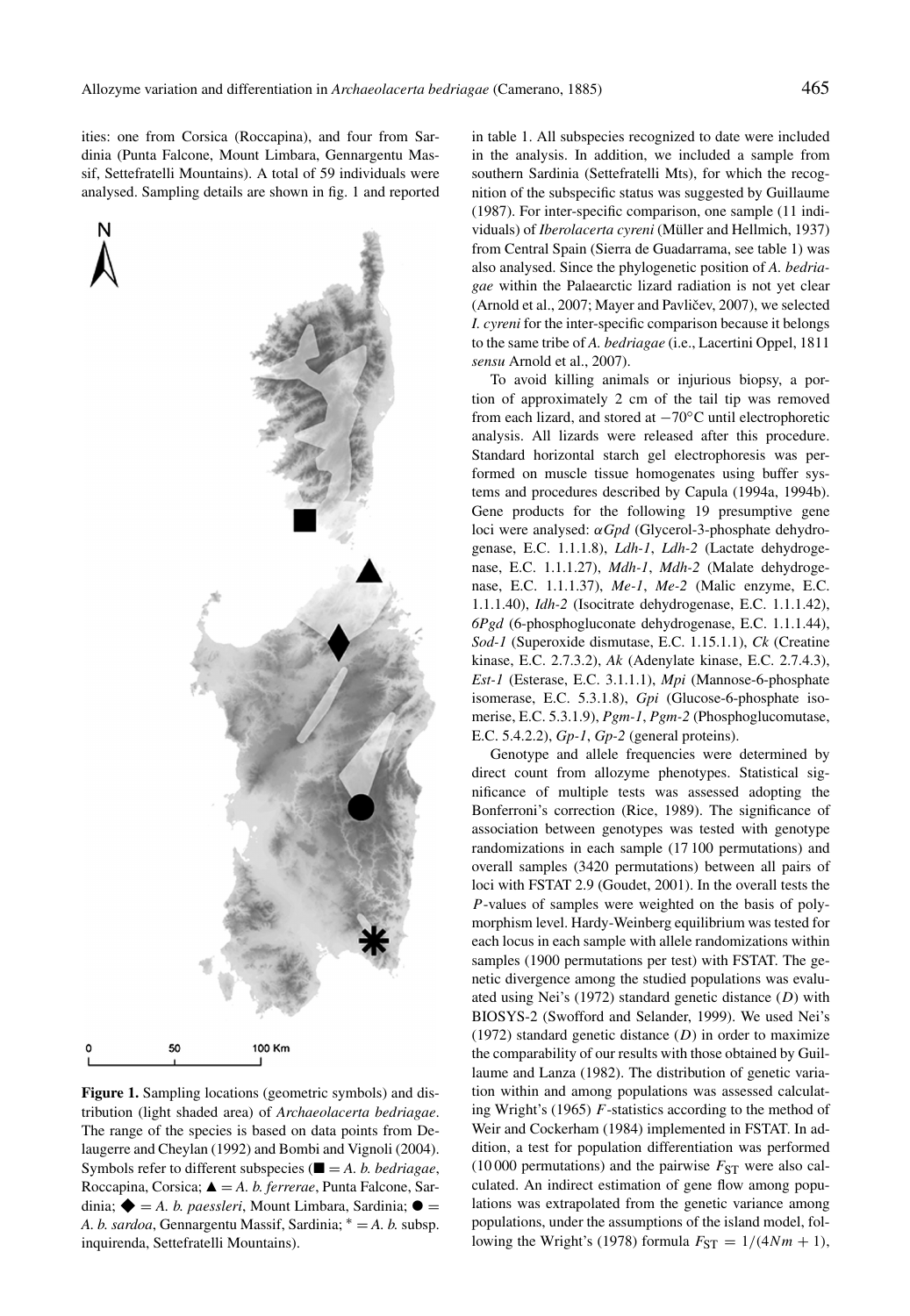| Sample     |                     | Locality                                                           | Altitude<br>(m a.s.l.) | Coordinate                          | Sample<br>size |
|------------|---------------------|--------------------------------------------------------------------|------------------------|-------------------------------------|----------------|
| A          | A. b. bedriagae     | Roccapina (Sartène), Corsica*                                      | 83                     | $8^{\circ}56'E/41^{\circ}29'N$      | 16             |
| B          | A. b. ferrerae      | Punta Falcone* (S. Teresa di Gallura), Sardinia                    |                        | $9^{\circ}14'E/41^{\circ}15'N$      | 5              |
| C          | A. b. paessleri     | Mount Limbara* (Tempo Pausania), Sardinia                          | 1306                   | $9^{\circ}10'E/40^{\circ}51'N$      | 11             |
| D          | A. b. sardoa        | Gennargentu Massif* (Fonni), Sardinia                              | 1783                   | $9^{\circ}19'E/39^{\circ}59'N$      | 12             |
| E          |                     | A. b. subsp. inquirenda Settefratelli Mountains (Burcei), Sardinia | 483                    | $9^{\circ}24'E/39^{\circ}17'N$      | 15             |
| <b>OUT</b> | Iberolacerta cyreni | Puerto de Navacerrada (Sierra de Guaderrama), Spain                | 2140                   | $3^{\circ}59'$ W/40 $^{\circ}47'$ N | 11             |

**Table 1.** Geographical location and sample size of the analysed populations. <sup>∗</sup> = *terra typica*.

where *N* is the effective population size and *m* is the migration rate between populations. Principal Component Analysis (PCA) on gene frequencies was computed using the software PCAGEN 1.2 (Goudet, 1999), and the statistical significance of the axes were evaluated over 15 000 permutations.

## **Results**

Allele frequencies for the populations studied are given in table 2. Eleven loci were found to be monomorphic, i.e., fixed for the same allele, in all populations (*αGpd*, *Ldh-2*, *Mdh-1*, *Mdh-2*, *Idh-2*, *Sod-1*, *Ak*, *Pgm-1*, *Pgm-2*, *Gp-1*, *Gp-2*). Three out of eight polymorphic loci were weakly polymorphic (*Ldh-1*, *Me-2*, *Mpi*). A total of 29 alleles were identified, with the number of allelic variants per locus ranging from 1 to 3. No fixed alternative allele was found. Lizards from Corsica were characterized by two unique alleles, i.e.,  $Mpi^{102}$  and  $6Pgd^{95}$ . Four private alleles were found in the Sardinian populations: *Est-1*<sup>102</sup> in all populations, *Me-2*<sup>95</sup> in the populations from Punta Falcone and Mount Limbara,  $6Pgd^{105}$  and *Ldh-1*<sup>95</sup> in the populations from the Settefratelli Mts. There was not evidence of genetic linkage disequilibrium between any pair of loci in any samples and in overall samples ( $P > 0.05$  nominal value in every comparisons). Genotypic frequencies were consistent with Hardy-Weinberg expectations, after adjustment of significance levels for multiple comparison tests. The values of Nei's (1972) standard genetic distance and  $F_{ST}$  for each pairwise comparison are shown in table 3. Low levels of genetic differentiation were found in *A. bedriagae*, Nei's *D* ranging from 0.013 to 0.042, with an average genetic distance of 0.026  $(SD = 0.010)$ . A similar average value of Nei's *D* was found between Corsican and Sardinian populations ( $D = 0.025$ ; SD = 0.009). Low Nei's genetic distance values were found comparing the four recognized subspecies (average  $D = 0.023$ ; SD = 0.007). The sample from the Settefratelli Mountains (southern Sardinia) was relatively differentiated from the other ones (average  $D = 0.031$ ; SD = 0.013), as evidenced also in the PCA plot (fig. 2). As to the genetic differentiation between *A. bedriagae* and *I. cyreni*, the average value of Nei's *D* was 0.688  $(SD = 0.024)$ . The mean  $F_{ST}$  value (0.147) indicates that differentiation among populations contributes for less than 15% to the genetic variation observed in *A. bedriagae*. The population differentiation test was significant after 10 000 permutations ( $P < 0.05$ ). Indirect estimates of gene flow  $(Nm = 0.70)$  suggest that there is no evidence of interruption or restriction of gene flow within *A. bedriagae*. As to the PCA (see fig. 2), the first axis explains 53% of the total genetic variance, and the second 35%. The variance associated with the second axis is significant ( $P \leq 0.05$ ). The sample from Settefratelli Mountains (sample E) is well differentiated from the other populations (samples A-D) along the first principal axis. The arrangement of populations is not geographically coherent (fig. 2).

### **Discussion**

The results of our analyses indicate low levels of genetic differentiation among *A. bedria-*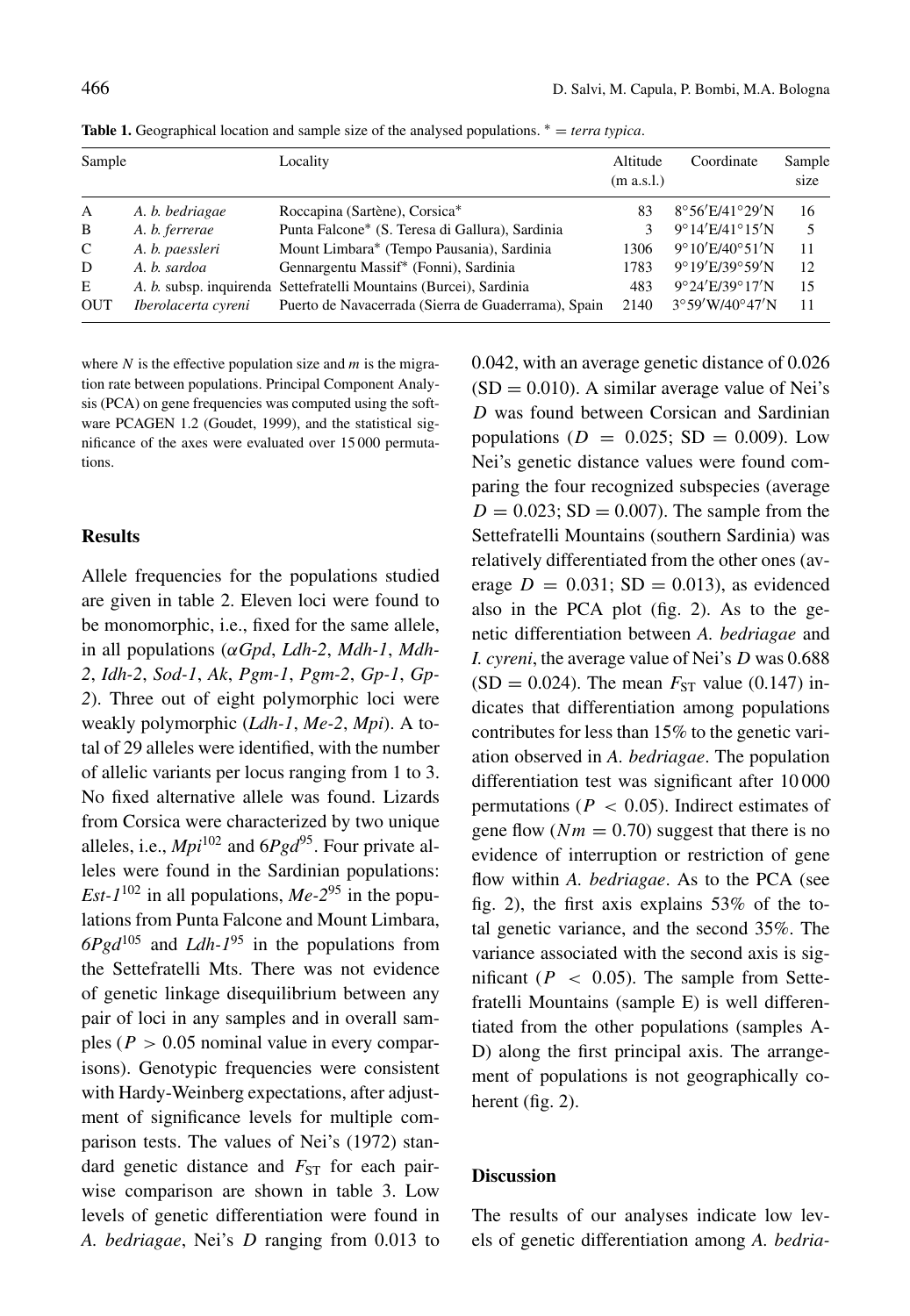Table 2. Allele frequencies at 14 polymorphic loci in populations of *Archaeolacerta bedriagae* (A-E) and *I. cyreni* (OUT). Alleles were coded in order of increasing anodal mobility. Reference letter of samples corresponds to those in fig. 1 and table 1.

| Locus    | Allele | Sample |      |           |      |      |            |
|----------|--------|--------|------|-----------|------|------|------------|
|          |        | А      | B    | C         | D    | E    | <b>OUT</b> |
| Ldh-1    | 95     | 0.00   | 0.00 | 0.00      | 0.00 | 0.04 | 0.00       |
|          | 100    | 1.00   | 1.00 | 1.00      | 1.00 | 0.96 | 1.00       |
| Mdh-1    | 90     | 0.00   | 0.00 | 0.00      | 0.00 | 0.00 | 1.00       |
|          | 100    | 1.00   | 1.00 | 1.00      | 1.00 | 1.00 | 0.00       |
| $Mdh-2$  | 80     | 0.00   | 0.00 | 0.00      | 0.00 | 0.00 | 1.00       |
|          | 100    | 1.00   | 1.00 | 1.00      | 1.00 | 1.00 | 0.00       |
| Me-1     | 100    | 0.40   | 0.67 | 0.80      | 0.38 | 0.75 | 0.00       |
|          | 104    | 0.60   | 0.33 | 0.20      | 0.63 | 0.25 | 0.00       |
|          | 105    | 0.00   | 0.00 | 0.00      | 0.00 | 0.00 | 0.40       |
|          | 111    | 0.00   | 0.00 | 0.00      | 0.00 | 0.00 | 0.60       |
| $Me-2$   | 95     | 0.00   | 0.13 | 0.06      | 0.00 | 0.00 | 0.00       |
|          | 100    | 1.00   | 0.88 | 0.94      | 1.00 | 1.00 | 0.00       |
|          | 105    | 0.00   | 0.00 | 0.00      | 0.00 | 0.00 | 0.40       |
|          | 110    | 0.00   | 0.00 | 0.00      | 0.00 | 0.00 | 0.60       |
| $Idh-2$  | 100    | 1.00   | 1.00 | 1.00      | 1.00 | 1.00 | 1.00       |
|          | 105    | 0.00   | 0.00 | 0.00      | 0.00 | 0.00 | 0.00       |
| 6Pgd     | 93     | 0.00   | 0.00 | 0.00      | 0.00 | 0.00 | 1.00       |
|          | 95     | 0.06   | 0.00 | 0.00      | 0.00 | 0.00 | 0.00       |
|          | 100    | 0.94   | 1.00 | 1.00      | 1.00 | 0.93 | 0.00       |
|          | 105    | 0.00   | 0.00 | 0.00      | 0.00 | 0.07 | 0.00       |
| Ck       | 95     | 0.10   | 0.50 | 0.30      | 0.14 | 0.40 | 0.00       |
|          | 100    | 0.90   | 0.50 | 0.70      | 0.86 | 0.60 | 0.00       |
|          | 105    | 0.00   | 0.00 | 0.00      | 0.00 | 0.00 | 1.00       |
| $Pgm-1$  | 100    | 1.00   | 1.00 | 1.00      | 1.00 | 1.00 | 0.00       |
|          | 105    | 0.00   | 0.00 | 0.00      | 0.00 | 0.00 | 0.57       |
|          | 107    | 0.00   | 0.00 | 0.00      | 0.00 | 0.00 | 0.43       |
| $Pgm-2$  | 90     | 0.00   | 0.00 | 0.00      | 0.00 | 0.00 | 0.00       |
|          | 100    | 1.00   | 1.00 | 1.00      | 1.00 | 1.00 | 1.00       |
| $C_{k}$  | 95     | 0.10   | 0.50 | 0.30      | 0.14 | 0.40 | 0.00       |
|          | 100    | 0.90   | 0.50 | 0.70      | 0.86 | 0.60 | 0.00       |
|          | 105    | 0.00   | 0.00 | 0.00      | 0.00 | 0.00 | 1.00       |
| Mpi      | 88     | 0.00   | 0.00 | 0.00      | 0.00 | 0.00 | 1.00       |
|          | 100    | 0.94   | 1.00 | 1.00      | 1.00 | 1.00 | 0.00       |
|          | 102    | 0.06   | 0.00 | 0.00      | 0.00 | 0.00 | 0.00       |
| Gpi      | 100    | 0.59   | 1.00 | 0.73      | 1.00 | 0.30 | 1.00       |
|          | 105    | 0.41   | 0.00 | 0.27      | 0.00 | 0.70 | 0.00       |
| $E$ st-1 | 100    | 0.79   | 0.38 | 0.39      | 0.75 | 0.64 | 0.00       |
|          | 102    | 0.00   | 0.63 | 0.56      | 0.25 | 0.36 | 0.00       |
|          | 105    | 0.21   | 0.00 | 0.06      | 0.00 | 0.00 | 0.00       |
|          | 115    | 0.00   | 0.00 | $_{0.00}$ | 0.00 | 0.00 | 0.58       |
|          | 118    | 0.00   | 0.00 | 0.00      | 0.00 | 0.00 | 0.42       |

*gae* populations, clearly suggesting that full genetic continuity exists among them. The majority of alleles detected within *A. bedriagae*

**Table 3.** Nei's (1972) standard genetic distance (below diagonal) among populations of *Archaeolacerta bedriagae* (A-E) and *Iberolacerta cyreni* (OUT), and pairwise estimates of *F*ST (above diagonal) for the samples of *A. bedriagae* (A-E); see table 1 and fig. 1 for geographic origin and codes of populations.

|              | А     | В     | C     | D     | E     |
|--------------|-------|-------|-------|-------|-------|
| A            |       | 0.225 | 0.153 | 0.057 | 0.126 |
| B            | 0.033 |       | 0.057 | 0.187 | 0.220 |
| $\mathsf{C}$ | 0.028 | 0.017 |       | 0.090 | 0.055 |
| D            | 0.013 | 0.022 | 0.023 |       | 0.254 |
| E            | 0.024 | 0.041 | 0.015 | 0.042 |       |
| <b>OUT</b>   | 0.692 | 0.684 | 0.675 | 0.664 | 0.726 |
|              |       |       |       |       |       |



**Figure 2.** Principal Component Analysis on allozyme frequencies in five samples of *Archaeolacerta bedriagae*. The first axis (abscisse) of the PCA explains 53% of the total genetic variance, and the second axis (ordinate) about 33%. Reference letter of samples corresponds to those in fig. 1 and table 1.

(80%) are shared among populations, and the private alleles occur with frequency lower than 15%. There is no evidence of linkage disequilibrium between any pair of loci, and the observed genotypic frequencies are consistent with H-W expectations, thus excluding the potential occurrence of intergradation phenomena. The level of genetic divergence found among *A. bedriagae* populations is far from that observed comparing well recognized biological species of lacertid lizards (Mayer and Tiedemann, 1982; Capula, 1994b; see also the value obtained for the inter-specific comparison between *A. bedriagae* and *I. cyreni*, this paper), falling into the range obtained from comparisons among populations of the same species (see, e.g., Capula, 1994, 2004; Capula and Ceccarelli, 2003). Moreover, the population heterogeneity analyses carried out by the estimation of Wright's *F*-statistic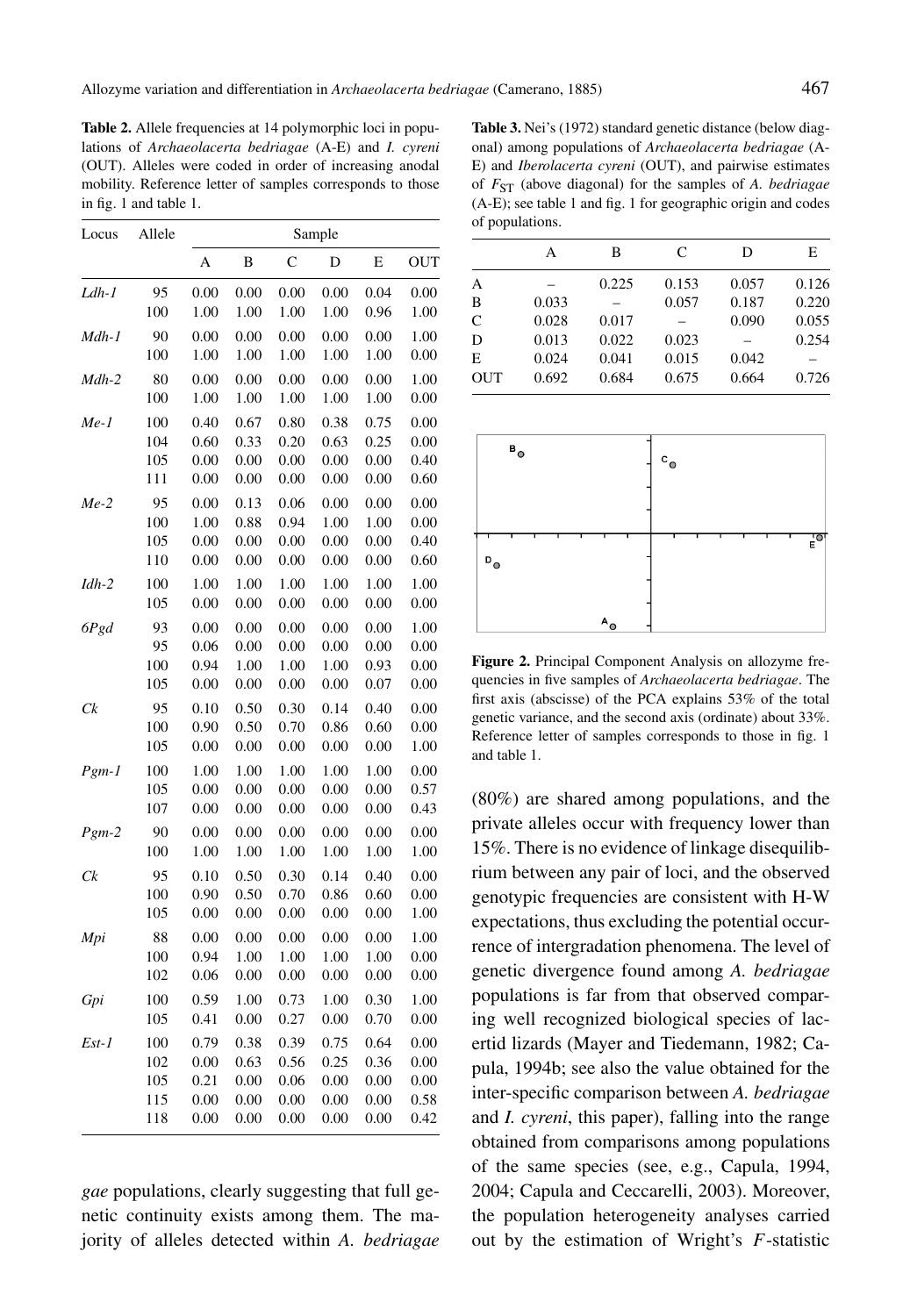show that genetic differentiation among populations is lower than that found in other Mediterranean lizard species (Capula, 1994a, 2004; Capula and Ceccarelli, 2003:  $F_{ST}$  ranging from 0.153 to 0.610). The indirect estimate of gene flow  $(Nm = 0.70)$ , although far to be accurate (Withlock and McCauley, 1999), indicates that there is no evidence of interruption or restriction of gene flow within *A. bedriagae*. It must be noted that in the lacertid lizard *Podarcis tiliguerta* (Gmelin, 1789), which is endemic to Corsica and Sardinian as well, and likely represents a species complex (Harris et al., 2005), Capula (1996) found a very small level of gene flow  $(Nm = 0.29)$ . The absence of genetic discontinuity between Corsican and Sardinian populations of *A. bedriagae* is also evident in the ordering pattern of populations in the main factorial planes of the PCA. Although the southern Sardinian sample is rather separated, the genetic differentiation is roughly of the same level among the populations. The repeated land connection between Corsica and Sardinia up to at least about 12 000 years ago (Lambeck et al., 2004) could account for the lack of substantial genetic divergence between Corsican and Sardinian populations of *A. bedriagae*.

The results obtained in the present study are not in accordance neither with those reported by Guillaume and Lanza (1982), nor with those reported by Guillaume (1987), and the genetic divergence among the recognized subspecies resulted to be much lower than that previously estimated. Moreover, we found high intrapopulation variability within *A. bedriagae*. Several reasons might account for these discrepancies, including differential sampling across tissues and loci, and differences concerning the electrophoretic conditions. For instance, when comparing the papers by Guillaume and Lanza (1982) and Guillaume (1987), the higher number of loci, populations, and individuals analysed in our study may account for the higher number of alleles detected.

The results of this investigation are in agreement with the available DNA sequences data and with the preliminary morphometric investigations carried out by Salvi et al. (2008). When analysing the available DNA sequences, the comparison between Corsican and Sardinian specimens is possible between few specimens for ribosomal 12S and 16S genes fragments about 400 base pairs long (sequences: AF080325, AF080327 from Harris, Arnold and Thomas, 1998; AY256654, AY256655 from Carranza, Arnold and Amat, 2004; AF440599, AF440614 from Mayer and Arribas, 2003; AF206592 from Fu, 2000). In all the comparisons among Corsican and Sardinian samples it was always found a nucleotide divergence lower than 1.5%, i.e., an amount of nucleotide divergence lower than that found between well recognized lizard species. As to morphometric data, the pattern of variation observed in *A. bedriagae* does not reflect any geographical pattern of discontinuity across the range (Salvi et al., 2008).

Finally, the results of our analyses do not support the current intra-specific taxonomy of *A. bedriagae*. The currently recognized Sardinian subspecies are likely to be synonymised. On the other hand, the taxonomic status of the populations from southern Sardinia (Guillaume, 1987; this study) is worthy of consideration and should be furtherly investigated. A definitive assessment of the taxonomic status of the *A. bedriagae* subspecies will probably require further genetic and morphological investigations, as well as the analysis of a larger number of samples from Corsica and Sardinia.

**Acknowledgements.** We wish to thank Valentina Bordoni, Manuela D'Amen, and Leonardo Vignoli for their assistance in the fieldwork, the Ente Foreste della Sardegna for the logistic support in southern Sardinia, José Martìn, Pilàr Lopez, and Josefina Cabarga for the sampling and logistic support in Spain, and Marco A. Zuffi for the sampling in Corsica. Lizards were captured and handled under permits from the Italian Ministry of Environment DPN/2D/2003/2267, the Interreg II and III project – Corsica-Tuscany (province of Livorno and University of Pisa partnership), and the Consejeria de Medio Ambiente de la Comunidad de Madrid (BIOD-IBERIA project). This study was partially supported by the project BIOD-IBERIA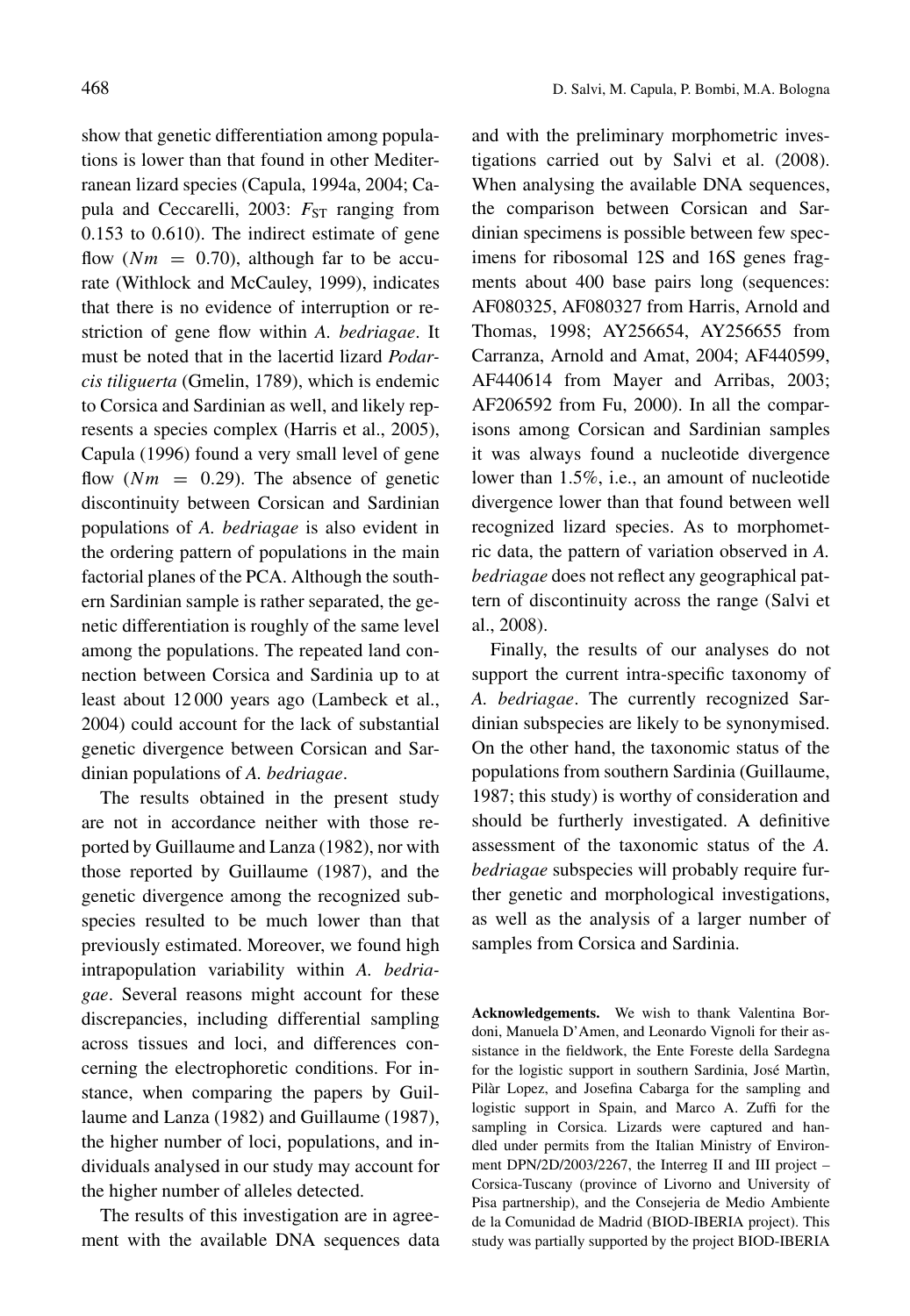(PB), and by a grant from University Roma Tre for Master Thesis researches (DS).

### **References**

- Amori, G., Angelici, F.M., Frugis, S., Gandolfi, G., Groppali, R., Lanza, B., Relini, G., Vicini, G. (1993): Vertebrata. In: Checklist delle specie della fauna Italiana, Vol. 110. Minelli, A., Ruffo, S., La Posta, S., Eds, Bologna, Calderini.
- Arnold, E.N., Burton, J.A. (1978): A Field Guide to the Reptiles and Amphibians of Britain and Europe. London, Collins.
- Arnold, E.N., Arribas, O., Carranza, S. (2007): Systematics of the Palaearctic and Oriental lizard tribe Lacertini (Squamata: Lacertidae: Lacertinae), with descriptions of eight new genera. Zootaxa **1430**: 1-86.
- Arribas, O. (1999): Phylogeny and relationships of the mountain lizards of Europe and Near East (*Archaeolacerta* Mertens, 1921, sensu lato) and their relationships among the Eurasian lacertid radiation. Russ. J. Herp. **6**: 1-22.
- Ayala, F.J. (1976): Molecular Evolution. Sunderland, MA, Sinauer Associates.
- Bobyn, M.L., Darevsky, I.S., Kupriyanova, L.A., MacCulloch, R.D., Upton, D.E., Danielyan, F.D., Murphy, R.W. (1996): Allozyme variation in populations of *Lacerta raddei* and *Lacerta nairensis* (Sauria: Lacertidae) from Armenia. Amphibia-Reptilia **17**: 233-246.
- Bombi, P., Vignoli, L. (2004): Distribution, ecology and conservation of *Archaeolacerta bedriagae* in Sardinia (Reptilia, Lacertidae). Ital. J. Zool. **71** (Suppl. 1): 135- 144.
- Bombi, P., Salvi, D., Luiselli, L., Bologna, M.A. (2009): Modelling correlates of microhabitat use of two sympatric lizards: a model selection approach. Anim. Biol. **59**: 1-21.
- Capula, M. (1994a): Genetic variation and differentiation in the lizard, *Podarcis wagleriana* (Reptilia: Lacertidae). Biol. J. Linn. Soc. **52**: 177-196.
- Capula, M. (1994b): Evolutionary relationships of *Podarcis* lizards from Sicily and the Maltese Islands. J. Zool. Syst. Evolut. Res. **32**: 180-192.
- Capula, M. (1996): Evolutionary genetics of the insular lacertid lizard *Podarcis tiliguerta*: genetic structure and population heterogeneity in a geographically fragmented species. Heredity **77**: 518-529.
- Capula, M. (2004): Low genetic variation in a critically endangered Mediterranean lacertid lizard: conservation concerns for *Podarcis raffonei*. Ital. J. Zool. **71** (Suppl. 1): 161-166.
- Capula, M., Ceccarelli, A. (2003): Distribution on genetic variation and taxonomy of insular and mainland populations of the Italian wall lizard, *Podarcis sicula*. Amphibia-Reptilia **24**: 483-495.
- Carranza, S., Arnold, E.N., Amat, F. (2004): DNA phylogeny of Lacerta (*Iberolacerta*) and other Lacertine lizards (Reptilia: Lacertidae): did competition cause long-term mountain restriction? Syst. Biodiv. **2**: 57-77.
- Delaugerre, M., Cheylan, M. (1992): Atlas de repartition des batraciens et reptiles de Corse. Ajaccio, Parc Naturel Regional de Corse.
- Ferguson, J.W.H. (2002): On the use of genetic divergence for identifying species. Biol. J. Linn. Soc. **75**: 509-516.
- Fu, J. (1998): Toward the phylogeny of the family Lacertidae: implications from mitochondrial DNA 12S and 16S gene sequences (Reptilia: Squamata). Mol. Phylogenet. Evol. **9**: 118-130.
- Fu, J. (2000): Toward the phylogeny of the family Lacertidae – Why 4708 base pairs of mtDNA sequences cannot draw the picture. Biol. J. Linn. Soc. **71**: 203-217.
- Goudet, J. (1999): PCAGEN, a computer package which performs principal component analysis (PCA) on gene frequency data. Available at http://www2.unil.ch/ popgen/softwares/pcagen.htm.
- Goudet, J. (2001): FSTAT, a program to estimate and test gene diversities and fixation indices (version 2.9.3). Available at http://www2.unil.ch/popgen/softwares/ fstat.htm.
- Guillaume, C.P. (1987): Les petis Lacertidés du basin méditerranéen occidental (Genera *Podarcis* et *Archaeolacerta* essentiellement). Sur quelques problémes d'ordre systématique et biogéographique. Ph.D. thesis, Université Montpellier.
- Guillaume, C.P., Lanza, B. (1982): Comparaison eléctrophorétique de quelqes espèces Lacertides Méditerranéens, Genera *Podarcis* et "*Archaeolacerta*". Amphibia-Reptilia **3**: 361-375.
- Harris, D.J., Arnold, E.N., Thomas, R.H. (1998): Relationships of lacertid lizards (Reptilia: Lacertidae) estimated from mitochondrial DNA sequences and morphology. Proc. R. Soc. Lond. B **265**: 1939-1948.
- Harris, D.J., Pinho, C., Carretero, M.A., Corti, C., Böhme, W. (2005): Determination of genetic diversity within the insular lizard *Podarcis tiliguerta* using mtDNA sequence data, with a reassessment of the phylogeny of *Podarcis*. Amphibia-Reptilia **26**: 401-407.
- Lambeck, K., Antonioli, F., Purcell, A., Silenzi, S. (2004): Sea-level change along the Italian coast for the past 10,000 yr. Quat. Sci. Rev. **23**: 1567-1598.
- Lanza, B. (1983): Ipotesi sulle origini del popolamento erpetologico della Sardegna. Lav. Soc. Ital. Biogeogr. **8**: 723-744.
- Lanza, B., Cesaraccio, G., Malenotti, P. (1984): Note su *Archaeolacerta bedriagae* (Camerano) (Reptilia Lacertidae). Bollettino della Società Sarda di Scienze Naturali **23**: 145-153.
- MacCulloch, R.D., Fu, J., Darevsky, I.S., Murphy, R.W. (2000): Genetic evidence for species status of some Caucasian rock lizards in the *Darevskia saxicola* group. Amphibia-Reptilia **21**: 169-176.
- Mayer, W., Arribas, O. (1996): Allozyme differentiation and relationship among the Iberian-Pyrenean Mountain Lizards. Herpetozoa **9**: 57-61.
- Mayer, W., Arribas, O. (2003): Phylogenetic relationships of the European lacertid genera *Archaeolacerta* and *Iberolacerta* and their relationships to some other 'Archaeolacertae' (sensu lato) from Near East, derived from mitochondrial DNA sequences. Zool. Syst. Evolut. Res. **41**: 157-161.